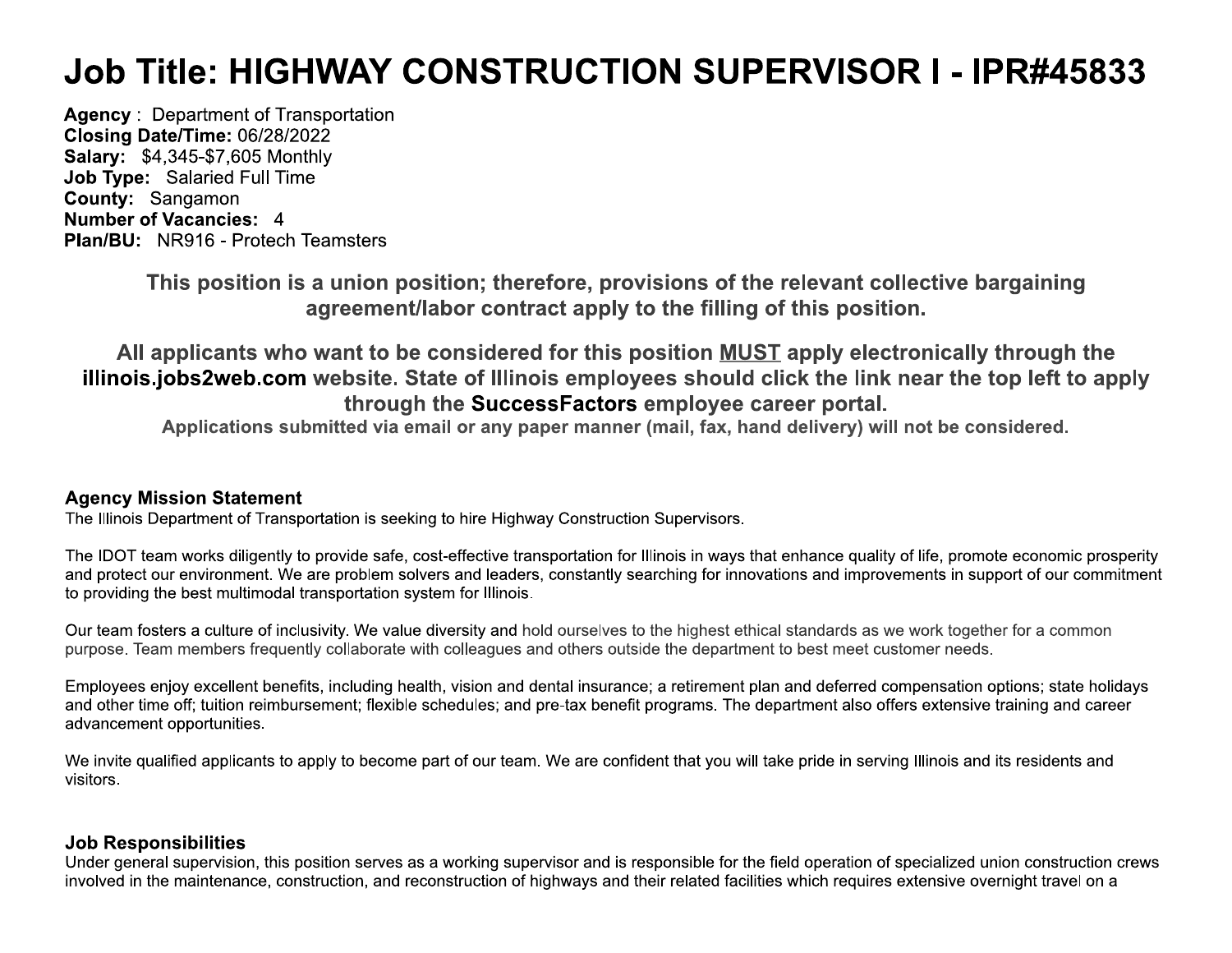#### statewide basis.

#### 35%

1. Serves as a working supervisor for an assigned construction crew: directs, instructs, and supervises skilled union craftspersons in the repair, construction, and reconstruction of projects consisting of highway structures, quardrail, curb and gutter, drainage facilities, resurfacing bridges, and heavy structural repairs on various statewide projects too large or too complex to be performed by regular highway maintenance forces. Assigns and reviews work, provides quidance and training to assigned staff, counsels staff regarding work performance, reassigns staff to meet day-to-day operating needs, establishes annual goals and objectives, approves time off, prepares and signs performance evaluations.

### 20%

2. Instructs craftspersons concerning working capabilities and safe operation of heavy and highway construction equipment. Evaluates construction crew, work methods, work procedures, correlates material requirements, and makes decisions to expedite the progress of the project.

#### 15%

3. Calculates and measures final quantities of pay items to compute final costs of projects. Interprets detailed blueprints and establishes the field layout in accordance with construction plans.

#### 10%

4. Completes daily reports for timekeeping, work progress, commodity items, labor, and material distribution. Prepares accident reports and unusual or confidential reports as requested by supervisors. Supervises and utilizes mechanical aptitude for repairing construction equipment in the field.

## (Job Responsibilities continued)

 $5%$ 

5. Verifies project compliance with the Occupational Safety and Health Administration (OSHA). Follows prescribed regulations from the state of Illinois Safety Code.

 $5%$ 

6. Hires prevailing wage craftspersons through appropriate union officials in strict accordance with departmental policies. Interprets union craftspersons work rules and regulations for controls and compliance.

#### $5%$

7. Completes preventative maintenance during winter overhaul. Performs complete cleanup or repair of shop, trailers, and equipment.

 $5%$ 

8. Performs other duties as required or assigned which are reasonably within the scope of those enumerated above

## Knowledge, Skills, and Abilities

Requires knowledge, skill, and mental development equivalent to completion of four years of high school.

Requires two years of experience on highway construction work.

Requires working knowledge in the use of construction materials and equipment.

Requires ability to plan, lay out, and supervise the work of a construction crew.

Requires ability to supervise and direct efficient and economic construction work and in the use of workers, materials, and equipment.

Requires ability to estimate material requirements for work.

Requires ability to implement directions and make decisions with minimal supervision.

Requires capability to read and interpret blueprints, equipment repair books, and factory specifications.